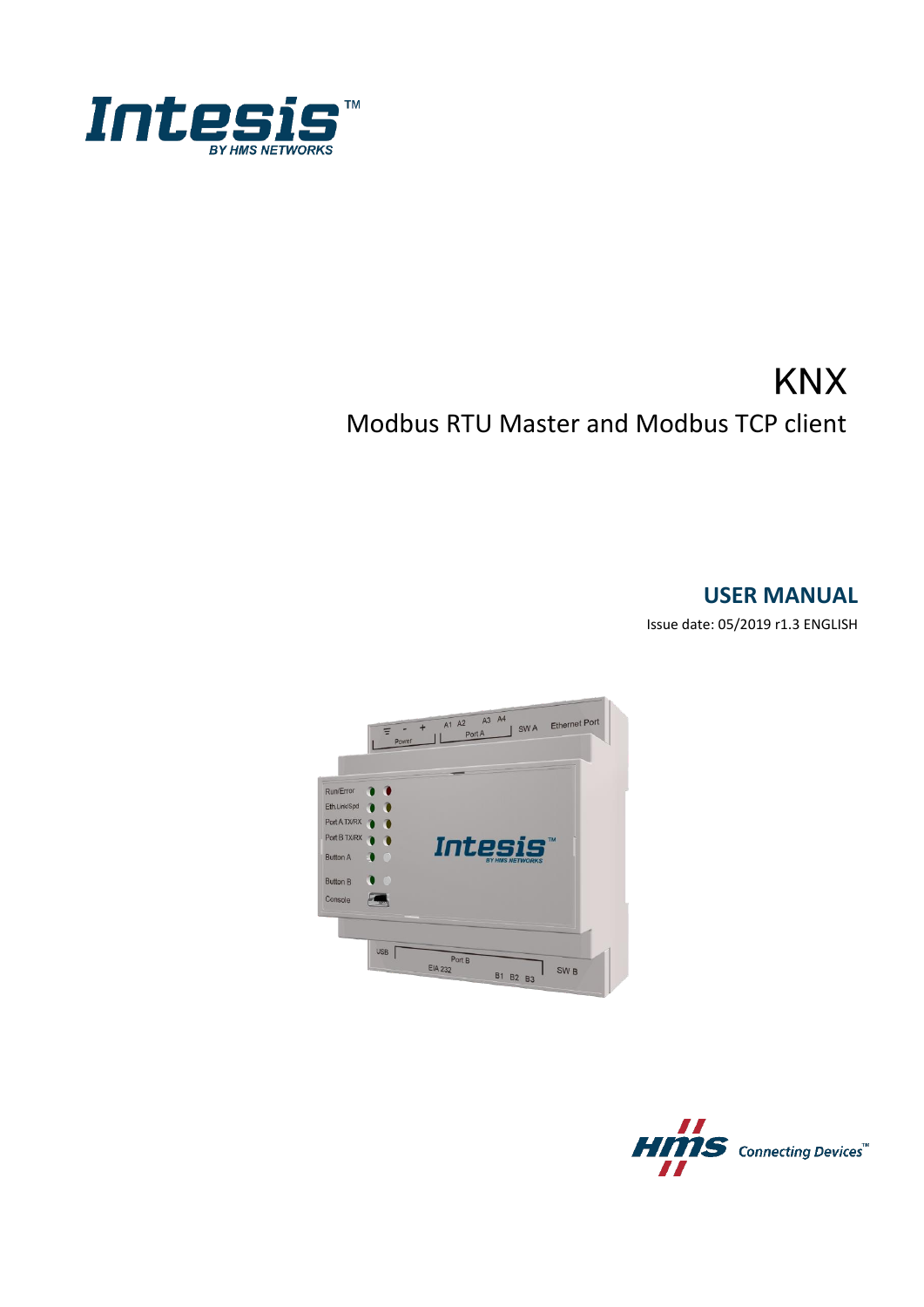## **Important User Information**

### **Disclaimer**

The information in this document is for informational purposes only. Please inform HMS Industrial Networks of any inaccuracies or omissions found in this document. HMS Industrial Networks disclaims any responsibility or liability for any errors that may appear in this document.

HMS Industrial Networks reserves the right to modify its products in line with its policy of continuous product development. The information in this document shall therefore not be construed as a commitment on the part of HMS Industrial Networks and is subject to change without notice. HMS Industrial Networks makes no commitment to update or keep current the information in this document.

The data, examples and illustrations found in this document are included for illustrative purposes and are only intended to help improve understanding of the functionality and handling of the product. In view of the wide range of possible applications of the product, and because of the many variables and requirements associated with any particular implementation, HMS Industrial Networks cannot assume responsibility or liability for actual use based on the data, examples or illustrations included in this document nor for any damages incurred during installation of the product. Those responsible for the use of the product must acquire sufficient knowledge in order to ensure that the product is used correctly in their specific application and that the application meets all performance and safety requirements including any applicable laws, regulations, codes and standards. Further, HMS Industrial Networks will under no circumstances assume liability or responsibility for any problems that may arise as a result from the use of undocumented features or functional side effects found outside the documented scope of the product. The effects caused by any direct or indirect use of such aspects of the product are undefined and may include e.g. compatibility issues and stability issues.

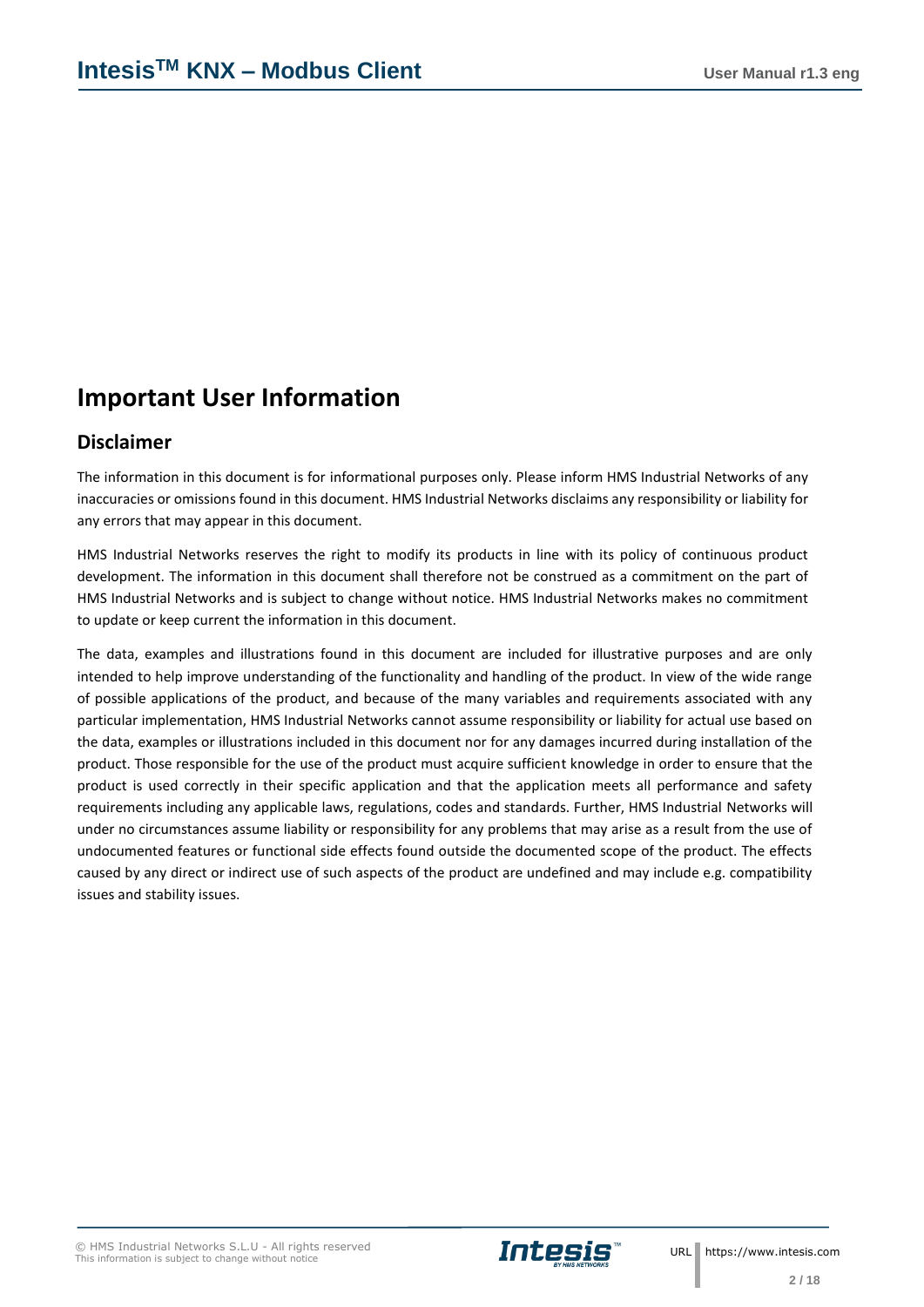Gateway for the integration of Modbus RTU and Modbus TCP installations into KNX TP-1 (EIB) enabled monitoring and control systems.

| <b>ORDER CODE</b>      | <b>LEGACY ORDER CODE</b> |
|------------------------|--------------------------|
| INKNXMBM1000000        | <b>IBKNXMBM1000000</b>   |
| INKNXMBM2500000        | <b>IBKNXMBM2500000</b>   |
| <b>INKNXMBM6000000</b> | <b>IBKNXMBM6000000</b>   |
| INKNXMBM1K20000        | IBKNXMBM1K20000          |
| INKNXMBM3K00000        | IBKNXMBM3K00000          |

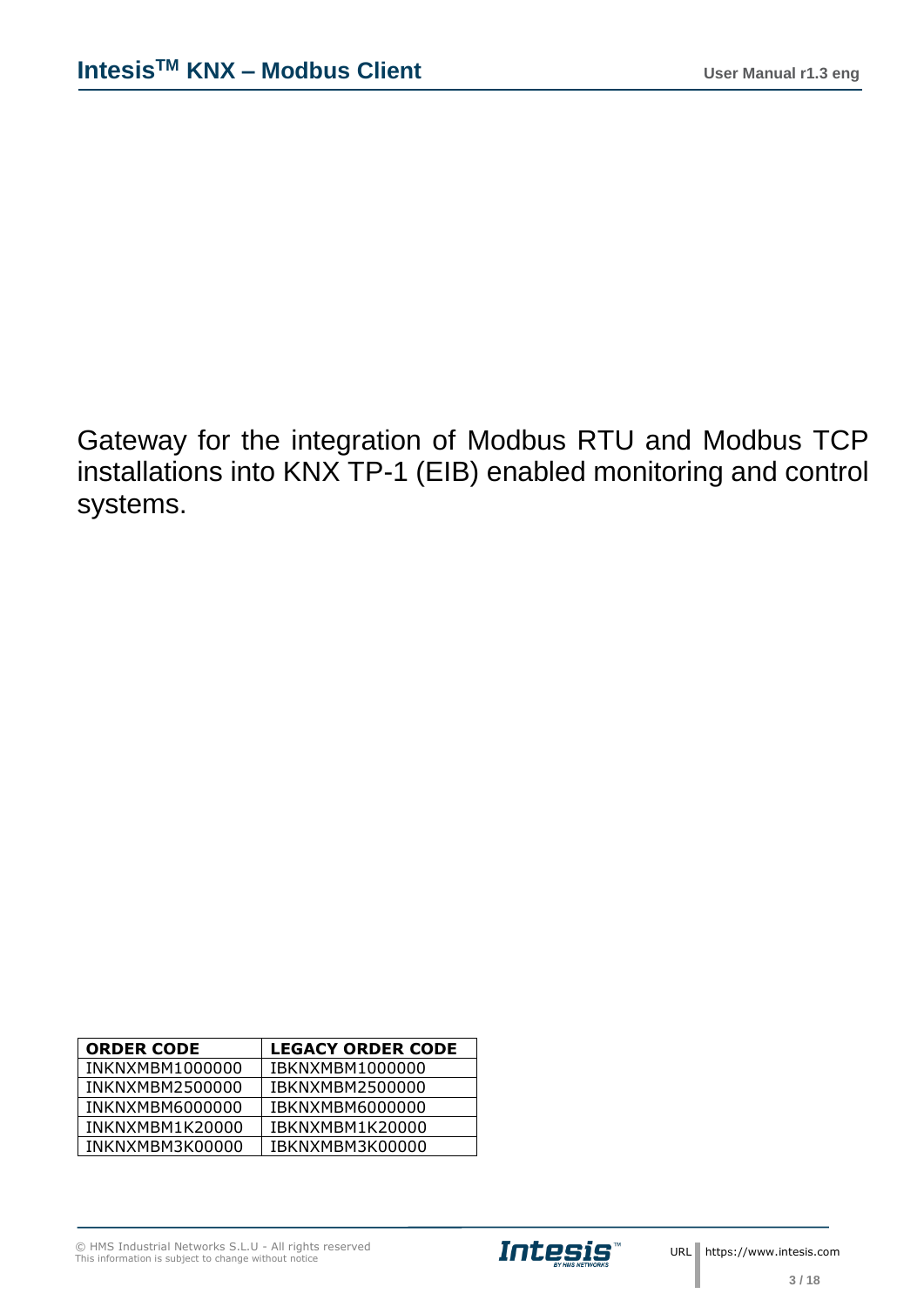## **INDEX**

| 1     |  |
|-------|--|
| 1.1   |  |
| 1.2   |  |
| 1.3   |  |
|       |  |
| 21    |  |
| 2.2   |  |
| 3     |  |
| 3.1   |  |
| 3.2   |  |
|       |  |
| 4.1   |  |
| 42    |  |
| 4.3   |  |
| 4.3.1 |  |
| 4.3.2 |  |
|       |  |
|       |  |
| 5.1   |  |
| 52.   |  |
| 5.2.1 |  |
| 5.2.2 |  |
| 5.2.3 |  |
| 5.2.4 |  |
| 5.2.5 |  |
| 5.2.6 |  |
|       |  |
|       |  |
| 7     |  |



ı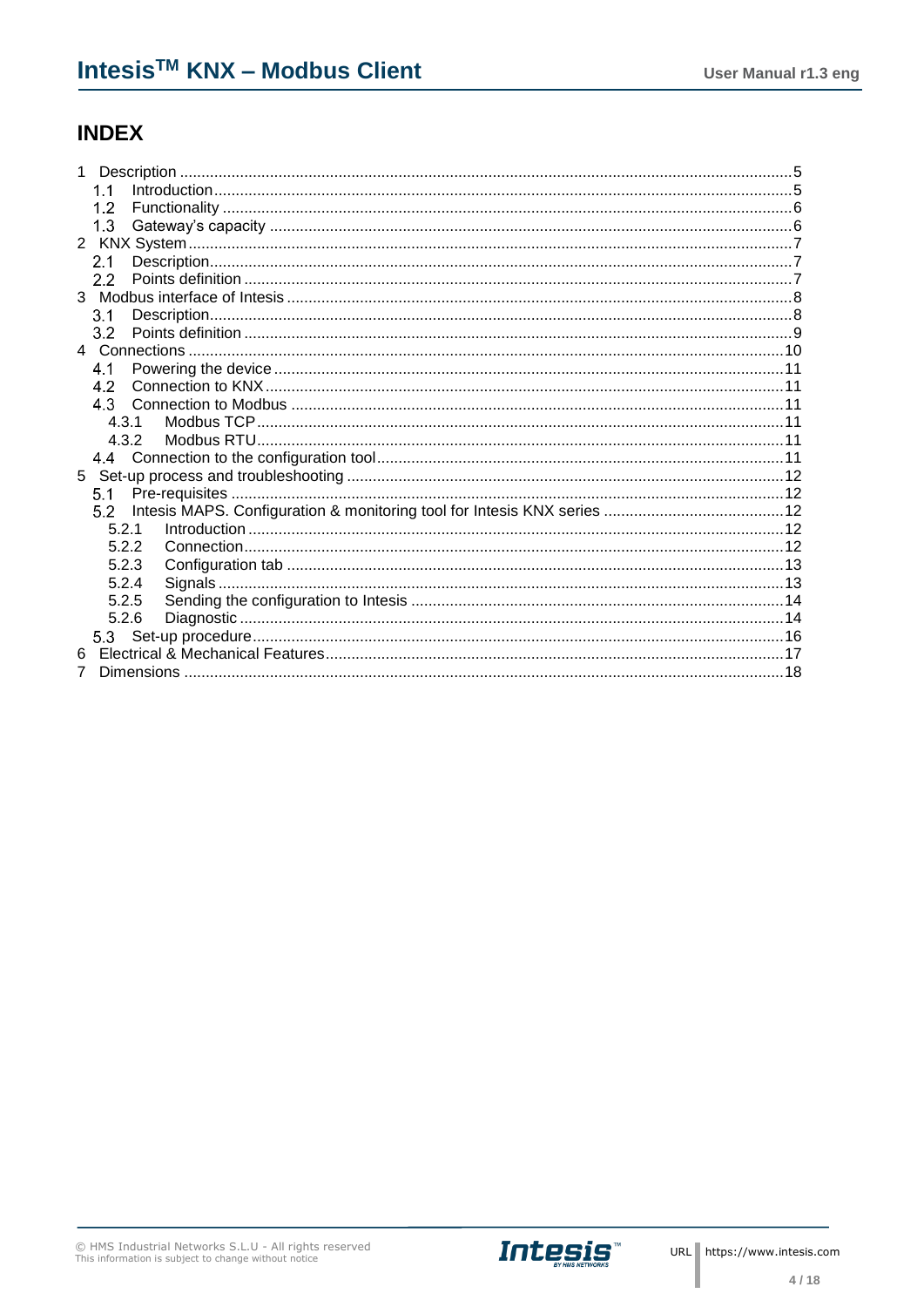## <span id="page-4-0"></span>**1 Description**

#### <span id="page-4-1"></span> $1.1$ *Introduction*

This document describes the integration of Modbus RTU and Modbus TCP installations into KNX systems using the Intesis*KNX– Modbus Client* gateway.

The aim of this integration is to make accessible Modbus system signals and resources from a KNX control system or device, as if it was a part of the own KNX TP-1 (EIB) system and vice-versa.

For this, Intesis acts as a Modbus TCP client or Modbus RTU master device in its Modbus interface, reading/writing points of the Modbus slave device(s), and offering this point's values through its KNX interface, acting in the KNX system as one more KNX device of the system. The readings of the Modbus slave device(s) is performed by Intesis by automatic continuous polling.

Configuration is carried out using the configuration software Intesis™ MAPS.

This document assumes that the user is familiar with KNX and Modbus technologies and their technical terms.



**Integration of Modbus RTU Slave or Modbus TCP Servers to KNX TP-1 (EIB)s control and monitoring systems**

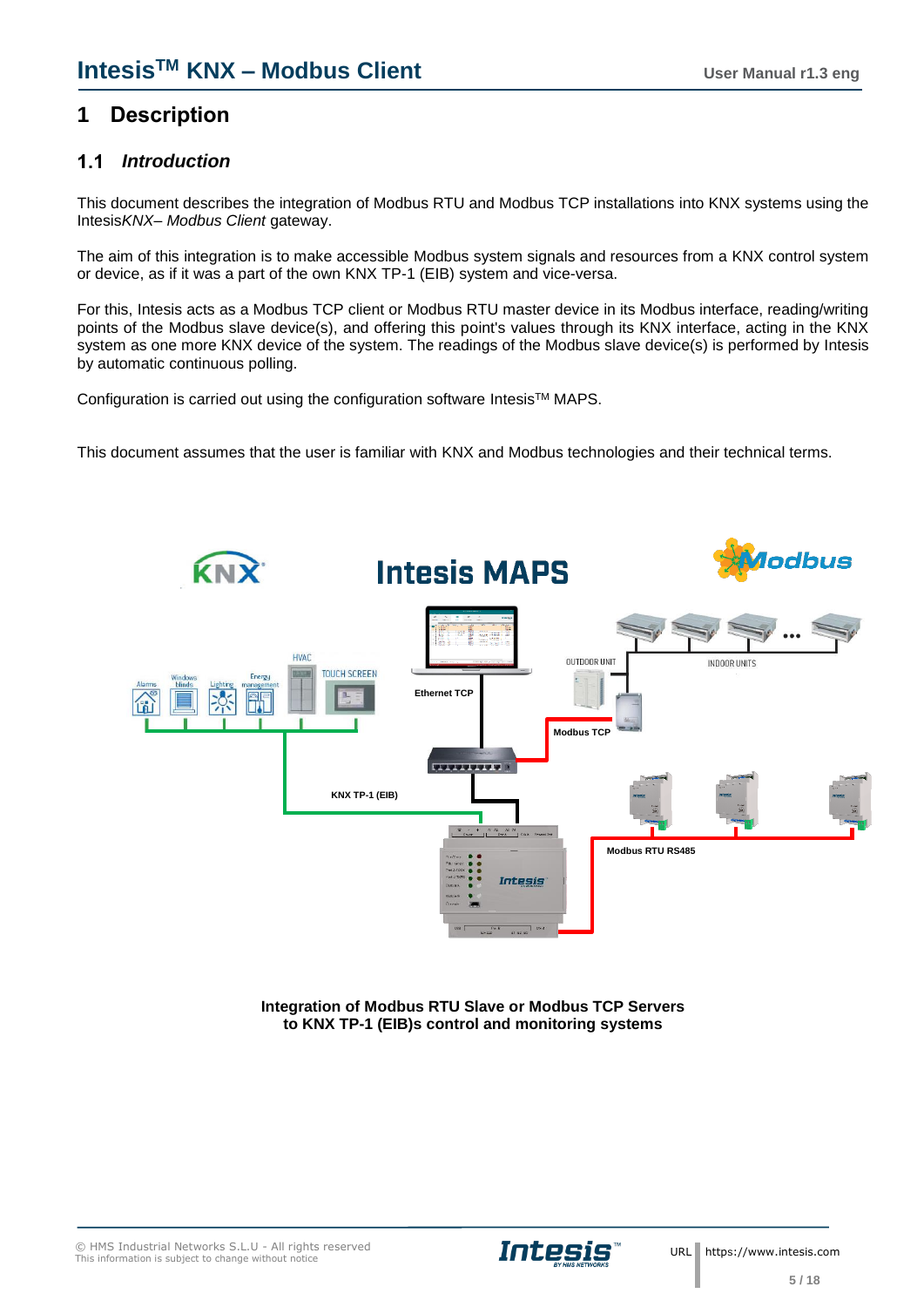### <span id="page-5-0"></span>*Functionality*

From the Modbus system point of view, after the start up process, Intesis reads continuously the points configured to be read in the Modbus TCP Server and/or Modbus RTU Slave devices and updates in its memory all the values received from the Modbus system.

Every one of the mentioned Modbus points is associated to a *KNX group address*, with this, all the Modbus system is seen as *one more KNX device* from the KNX system point of view, with the same configuration and operation characteristics.

When a change in any Modbus point occurs, a write telegram is sent to the KNX bus, of the associated *KNX Group*. See details in section 4.

When a telegram is received from the KNX bus, of a *KNX Group address* associated to a Modbus point, a message is sent immediately to the corresponding Modbus device to perform the corresponding action.

In the continuous polling of the Modbus devices, if a non-response of the Modbus device is detected, the corresponding virtual signal inside Intesis will be activated indicating communication error with the Modbus device. These virtual signals indicating communication status in real time with the Modbus devices are also accessible from KNX, like the rest of the points of Intesis.

#### <span id="page-5-1"></span> $1.3$ *Gateway's capacity*

| <b>Element</b>                                      | 100<br>version | 250<br>version                           | 600<br>version                    | 1200<br>version | 3000<br>version                                                                  | <b>Notes</b>                                                             |  |  |  |
|-----------------------------------------------------|----------------|------------------------------------------|-----------------------------------|-----------------|----------------------------------------------------------------------------------|--------------------------------------------------------------------------|--|--|--|
| Number of<br><b>Communication</b><br><b>Objects</b> | 100            | 250                                      | 600                               | 1200            | 3000                                                                             | Maximum<br>0f<br>number<br>Communication Objects that can<br>be defined. |  |  |  |
| <b>Number of Main</b><br><b>Group Addresses</b>     | 100            | 250                                      | 600                               | 1200            | 3000                                                                             | Maximum number of KNX Main<br>Group Addresses to be used                 |  |  |  |
| Number of<br><b>Associations</b>                    | 200            | 500                                      | 1200                              | 2400            | 6000                                                                             | Maximum number of KNX<br>Association                                     |  |  |  |
| <b>Type of Modbus</b><br>slave devices              |                |                                          | Modbus RTU (EIA485)<br>Modbus TCP |                 | Those supporting Modbus<br>protocol. Communication over<br><b>TCP/IP and RTU</b> |                                                                          |  |  |  |
| <b>Number of Modbus</b><br><b>Slave devices</b>     |                | Up to 255 Devices per Node (RTU and TCP) | Up to 5 TCP connections           |                 | Number of Modbus Slave<br>devices supported by the device                        |                                                                          |  |  |  |

Intesis capacity is listed below:

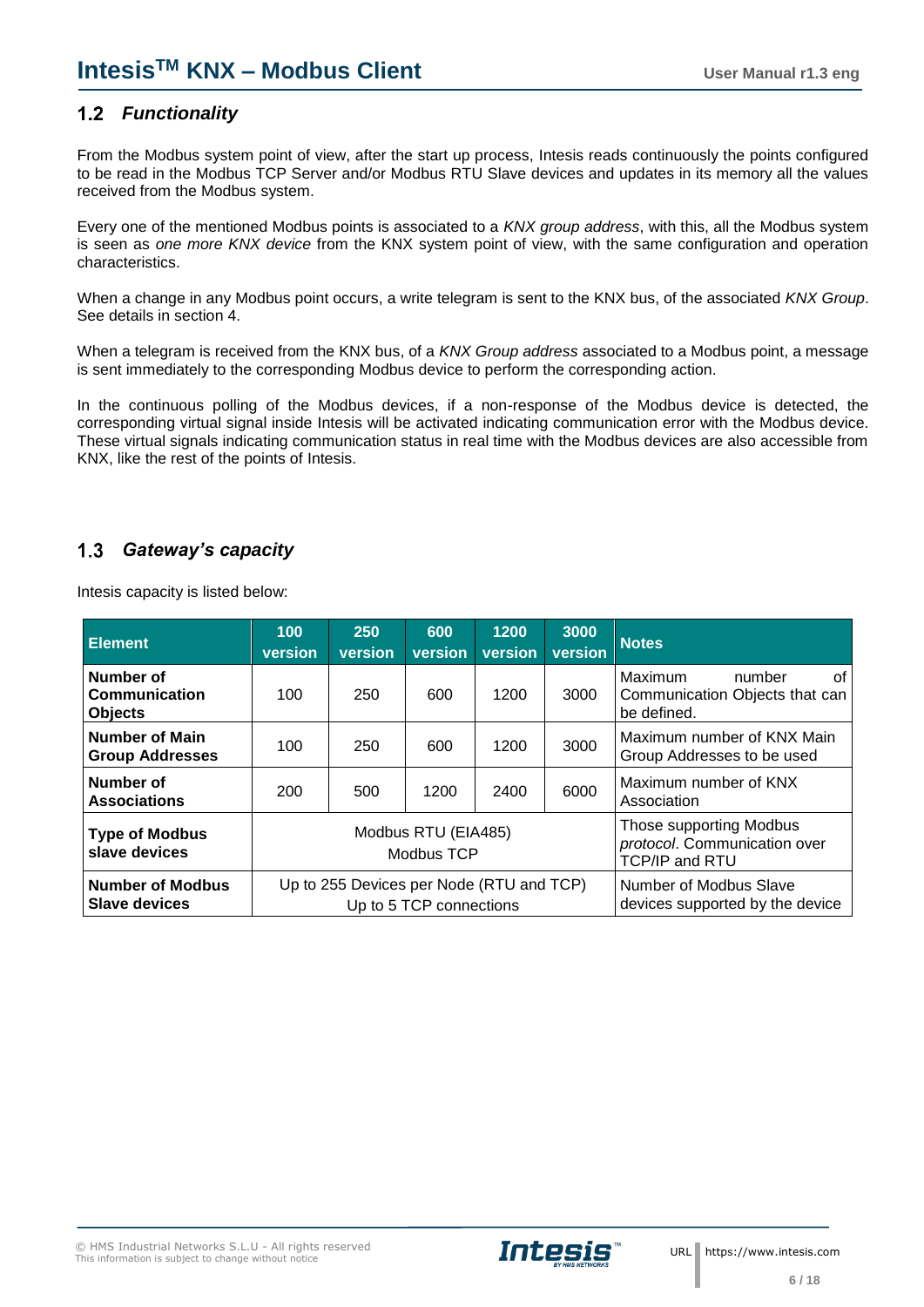### <span id="page-6-0"></span>**2 KNX System**

In this section, a common description for all Intesis KNX series gateways is given, from the point of view of KNX system which is called from now on *internal system* The Modbus system is also called from now on *external system*.

#### <span id="page-6-1"></span> $2.1$ *Description*

Intesis KNX connects directly to the KNX TP-1 (EIB) bus and behaves as one more device into the KNX system, with the same configuration and operational characteristics as other KNX devices.

Internally, the circuit part connected to the KNX bus is opto-isolated from the rest of the electronics.

Intesis-KNX receives, manages and sends all the telegrams related to its configuration to the KNX bus.

On receiving telegrams of KNX Groups associated to internal datapoints, the corresponding messages are sent to the external system (Modbus) to maintain both systems synchronised in every moment.

When a change in a signal of the external system is detected, a telegram is sent to the KNX bus (of the associated KNX group) to maintain both systems synchronised in every moment.

The status of the KNX bus is checked continuously and, if a bus drops down is detected, due to a failure in the bus power supply for example, when the KNX bus is restored again, Intesis will retransmit the status of all the KNX groups marked as *"T" Transmit*. Also, the *Updates* of the groups marked as *"U" Update* will be performed. The behaviour of each individual point into Intesis is determined by the flags configured for the point. See details in section 4.

### <span id="page-6-2"></span>*Points definition*

Every internal datapoint to define has the following KNX properties:

| Property               | <b>Description</b>                                                                                                                                                                                                                                                     |
|------------------------|------------------------------------------------------------------------------------------------------------------------------------------------------------------------------------------------------------------------------------------------------------------------|
| <b>Description</b>     | Descriptive information about the Communication Object or Signal.                                                                                                                                                                                                      |
| <b>Signal</b>          | Signal's Description. Only for informative purposes, allows identifying the signal<br>comfortably.                                                                                                                                                                     |
| <b>DPT</b>             | It is the KNX data type used to code the signal's value. It will depend on the type of<br>signal associated in the external system in every case. In some integrations, it is<br>selectable, in others it is fixed due to the intrinsic characteristics of the signal. |
| Group                  | It is the KNX group to which the point is associated. It is also the group to which the<br>read (R), write (W), transmit (T) and update (U) flags are applied. Is the sending group.                                                                                   |
| Listening<br>addresses | They are the addresses that will actuate on the point, apart of the main Group address.                                                                                                                                                                                |
| R                      | Read. If this flag is activated, read telegrams of this group address will be accepted.                                                                                                                                                                                |
| Ri                     | Read. It this flag is activated, the object will be read on initialization.                                                                                                                                                                                            |
| W                      | Write. If this flag is activated, write telegrams of this group address will be accepted.                                                                                                                                                                              |
|                        | Transmit. If this flag is activated, when the point's value changes, due to a change in<br>the external system, a write telegram of the group address will be sent to the KNX bus.                                                                                     |
| U                      | Update. If this flag is activated, on Intesis start-up or after a KNX bus reset detection,<br>objects will be updated from KNX.                                                                                                                                        |
| <b>Active</b>          | If activated, the point will be active in Intesis, if not, the behaviour will be as if the point<br>is not defined. This allows deactivating points without the need of delete them for<br>possible future use.                                                        |

These properties are common for all Intesis KNX series gateways. Although each integration may have specific properties according to the type of signals of the external system.

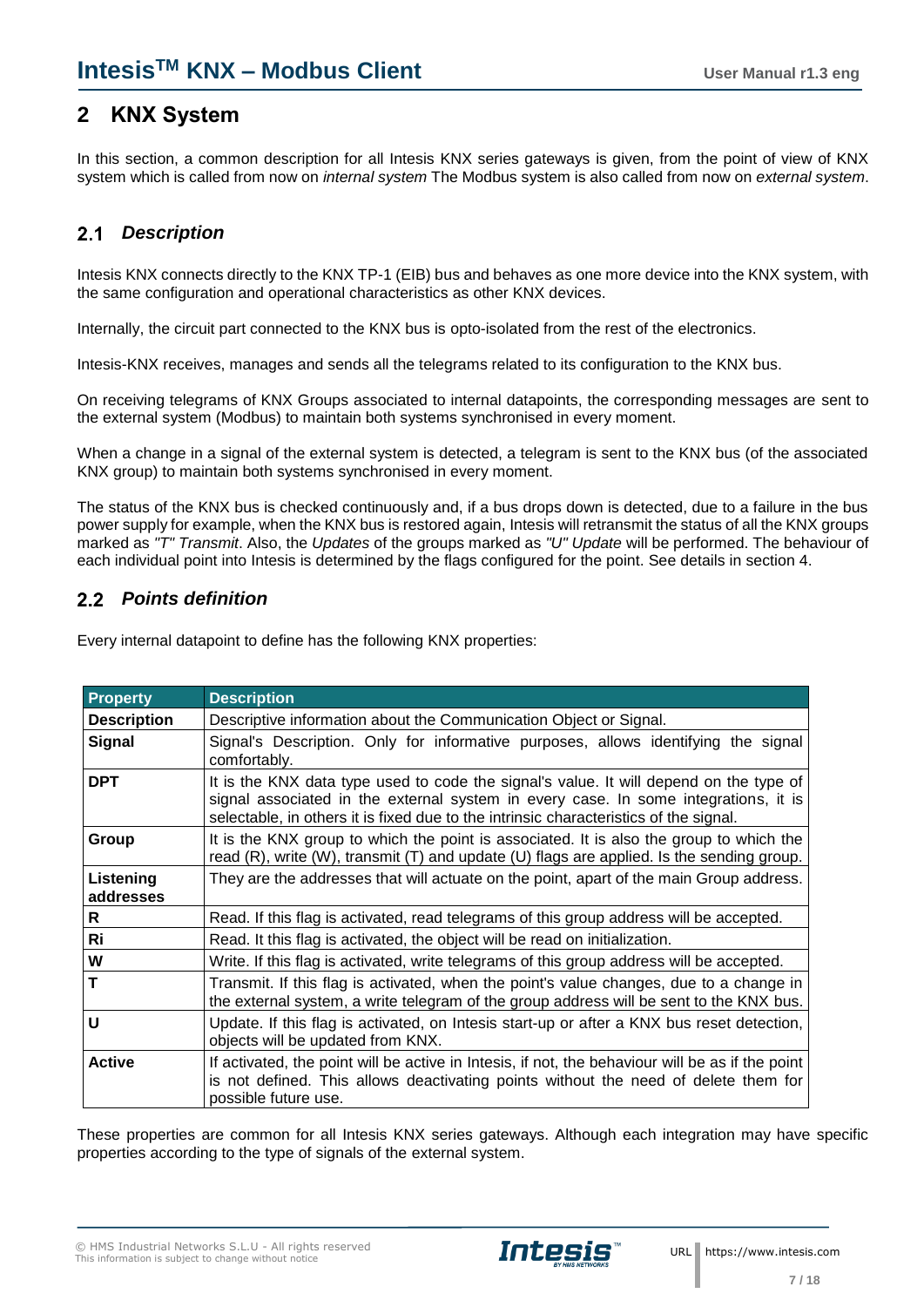### <span id="page-7-0"></span>**3 Modbus interface of Intesis**

### <span id="page-7-1"></span>*Description*

Modbus TCP communication is characterised basically by the embedding of the Modbus RTU protocol into TCP/IP frames. This communication over TCP/IP allows faster communication and a longer distance between master and slave devices in comparison with RTU communication over serial line, and can use common TCP/IP infrastructure in buildings as well as communication over WAN or internet. It allows also the co-existence of one or more masters and of course one or more slave devices in a given network, all of them interconnected through a TCP/IP based network.

Intesis acts as master in the Modbus TCP network, Modbus RTU Master or both and the other Modbus devices connected to the network communicating with Intesis must be always slave or server devices.

Up to 5 Modbus TCP slave devices can be defined in Intesis, to communicate with them.

For each point defined that belongs to a defined Modbus TCP slave device, a slave address from 0 to 255 can be also freely configured, this feature allows great flexibility, for example to integrate Modbus RTU slave devices connected in a serial line and with an RTU/TCP converter on top of this serial line, enabling the access to the RTU slaves' points through TCP/IP, in this case the RTU/TCP converter communicating in TCP identifies the destination of the point (slave address in the RTU network) by the contents of the slave address field.

Modbus TCP slave devices are characterised by their IP address, and their predefined *registers address map*, this address map specifies the address, type and characteristics of each internal point (commonly called *register*) of the Modbus slave device, these registers being accessible using Modbus TCP protocol.

Communication parameters of Intesis's Modbus TCP interface (IP address, Net Mask, Default router address, and TCP port) are fully configurable to adapt to any IP network and slave device.

Modbus TCP protocol defines different types of function codes to use to read/write different type of registers that can be found in Modbus devices, and also different data formats to encode values. See below (section 3.2) all the function codes and data formats supported by Intesis's Modbus interface.

Also the data encoding used for 16 bits registers (big-endian or little-endian) can be configured in Intesis's Modbus interface. This is the byte order for data encoding (MSB..LSB or LSB..MSB). This data encoding, although is specified as big-endian in Modbus protocol specification, it varies depending on manufacturer/type of slave.

All this gives great flexibility to integrate a wide range of Modbus slave devices that can be found in the market.

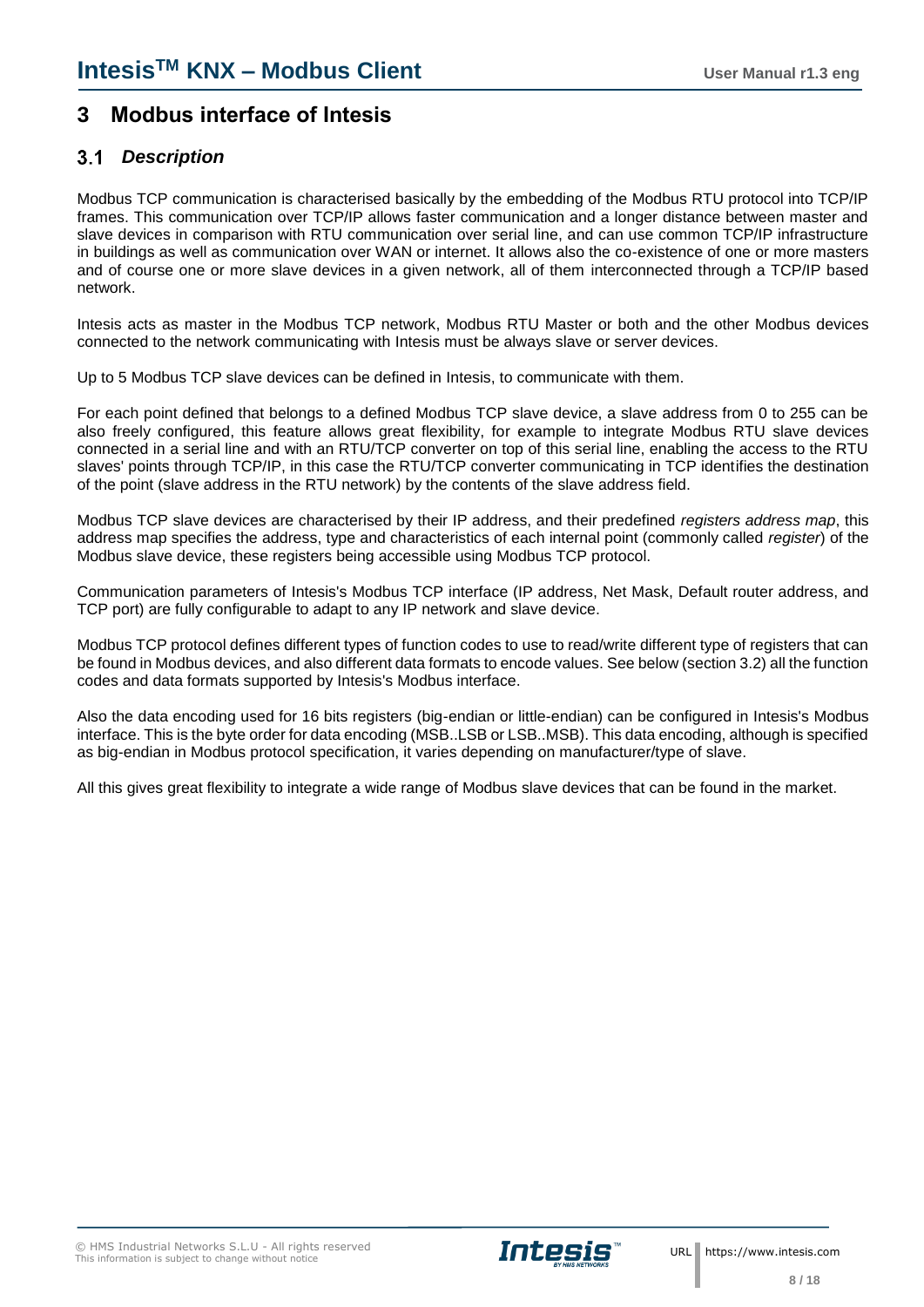### <span id="page-8-0"></span>*Points definition*

Each point defined in Intesis has the following Modbus features associated to it:

| <b>Feature</b>                        | <b>Description</b>                                                                                                                                                                                                                                                                                                               |
|---------------------------------------|----------------------------------------------------------------------------------------------------------------------------------------------------------------------------------------------------------------------------------------------------------------------------------------------------------------------------------|
| <b>Modbus Device</b>                  | Modbus TCP device to which belongs the point, from a list of Modbus TCP slave<br>devices that can be defined in Intesis (up to 5).                                                                                                                                                                                               |
|                                       | For every Modbus TCP slave device defined, a virtual signal is created<br>automatically in Intesis to inform about the communication with the device, this<br>signal is available also from the KNX interface like the rest of the points.                                                                                       |
| <b>Function code</b>                  | One of the following Modbus function codes can be used:                                                                                                                                                                                                                                                                          |
| <b>Read Func</b><br><b>Write Func</b> | 1- Read Coils.<br>$\bullet$<br>2- Read Discrete Inputs.<br>$\bullet$<br>3- Read Holding Registers.<br>$\bullet$<br>4- Read Input Registers.<br>$\bullet$<br>5- Write Single Coil.<br>$\bullet$<br>6- Write Single Register.<br>$\bullet$<br>15- Write Multiple Coils.<br>$\bullet$<br>16- Write Multiple Registers.<br>$\bullet$ |
| #Bits                                 | Number of bits to be used by this signal.                                                                                                                                                                                                                                                                                        |
| <b>Data Coding</b><br><b>Format</b>   | One of the following Modbus data coding formats can be used:<br>16/32/48/64 bits unsigned.<br>$\bullet$<br>16/32/48/64 bits signed (one's complement - C1).<br>$\bullet$<br>16/32/48/64 bits signed (two's complement - C2).<br>$\bullet$<br>16/32/48/64 bits Float.<br>$\bullet$<br>16/32/48/64 bits Bitfields.<br>$\bullet$    |
|                                       | Error comm<br>$\bullet$                                                                                                                                                                                                                                                                                                          |
| <b>Byte Order</b>                     | <b>Big Endian</b><br>$\bullet$<br>Little Endian<br>$\bullet$<br>Word Inverted Big Endian<br>$\bullet$<br>Word Inverted Little Endian<br>$\bullet$                                                                                                                                                                                |
| <b>Register Address</b>               | The Modbus register address inside the slave device for the point.                                                                                                                                                                                                                                                               |
| <b>Bit inside the</b><br>register     | Bit inside the Modbus register (optional). The gateway allows bit decoding from<br>generic 16 bits input/holding Modbus registers.                                                                                                                                                                                               |
|                                       | Bit coding into 16 bit input/holding Modbus registers is used for some devices to<br>encode digital values into this type of registers, being these registers normally<br>accessible using Modbus function codes 3 and 4 (read holding/input registers).                                                                         |

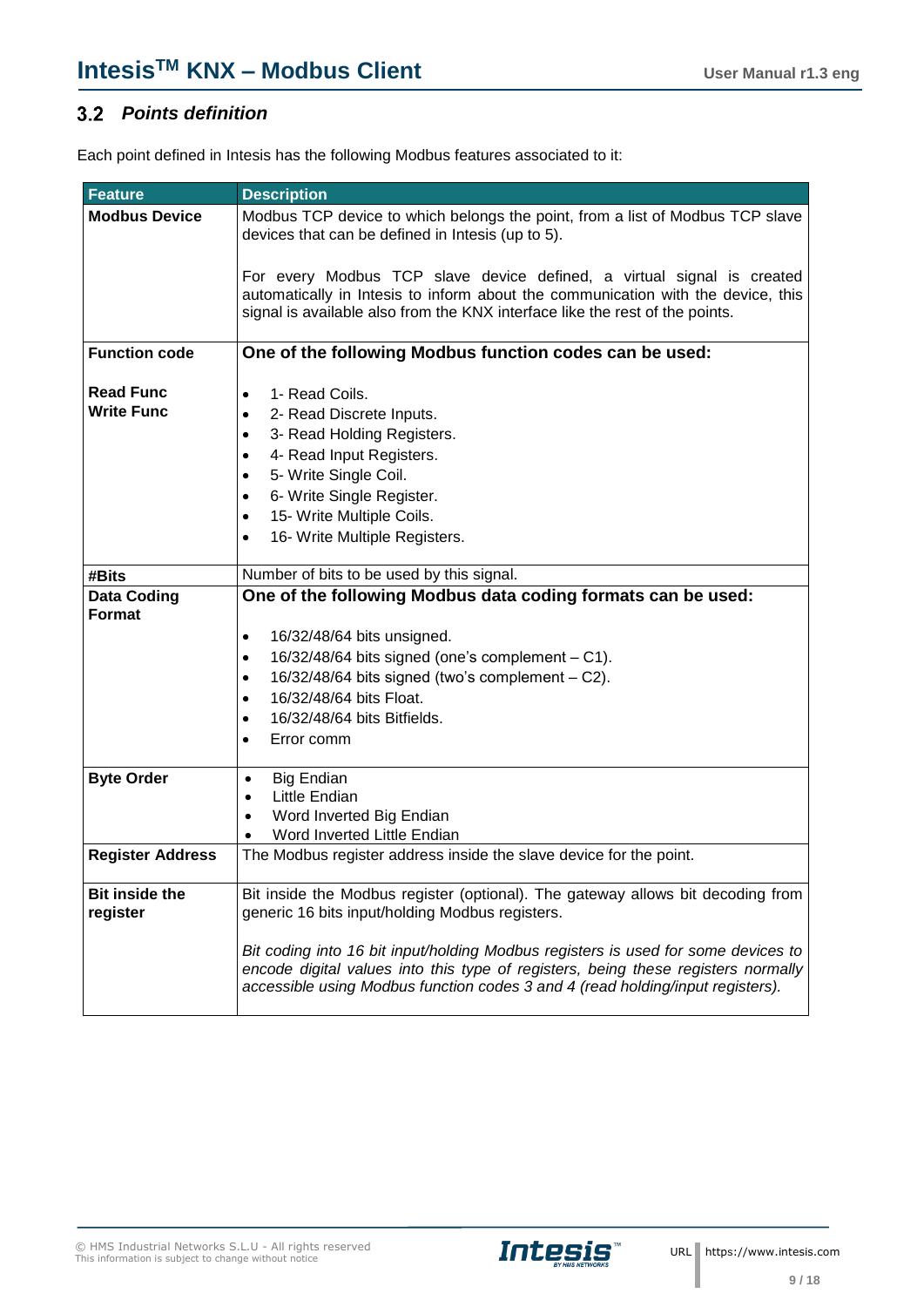### <span id="page-9-0"></span>**4 Connections**

Find below information regarding the Intesis connections available.



#### *Power Supply*

*Must use NEC Class 2 or Limited Power Source (LPS) and SELV rated power supply.*

#### *If using DC power supply:*

*Respect polarity applied of terminals (+) and (-). Be sure the voltage applied is within the range admitted (check table below). The power supply can be connected to earth but only through the negative terminal, never through the positive terminal.*

#### *If using AC power supply:*

*Make sure the voltage applied is of the value admitted (24 Vac). Do not connect any of the terminals of the AC power supply to earth, and make sure the same power supply is not supplying any other device.*

#### *Ethernet / Modbus TCP*

*Connect the cable coming from the IP network to the connector ETH of the gateway. Use an Ethernet CAT5 cable. If communicating through the LAN of the building, contact the network administrator and make sure traffic on the port used is allowed through all the LAN path (check the gateway user manual for more information). With factory settings, after powering up the gateway, DHCP will be enabled for 30 seconds. After that time, if no IP is provided by a DHCP server, the default IP 192.168.100.246 will be set.*

#### *PortA / KNX*

*Connect the KNX TP1 bus to connectors A3 (+) and A4 (-) of gateway's PortA. Respect the polarity*

#### *PortB / Modbus RTU*

*Connect the EIA485 bus to connectors B1 (+), B2 (-) and B3 (SNGD) of gateway's PortB. Respect the polarity.* 

*Note for PortB; Remember the characteristics of the standard EIA485 bus: maximum distance of 1200 meters, maximum 32 devices connected to the bus, and in each end of the bus it must be a termination resistor of 120 Ω. The gateway has an internal bus biasing circuit that incorporates the termination resistor. If you install the gateway in one of the ends of the bus, then do not install an additional termination resistor in that end.*

#### *Console Port*

*Connect a mini-type B USB cable from your computer to the gateway to allow communication between the Configuration Software and the gateway. Remember that Ethernet connection is also allowed. Check the user manual for more information.*

#### **USB**

*Connect a USB storage device (not a HDD) if required. Check the user manual for more information.*

Ensure proper space for all connectors when mounted (see section [7\)](#page-17-0).

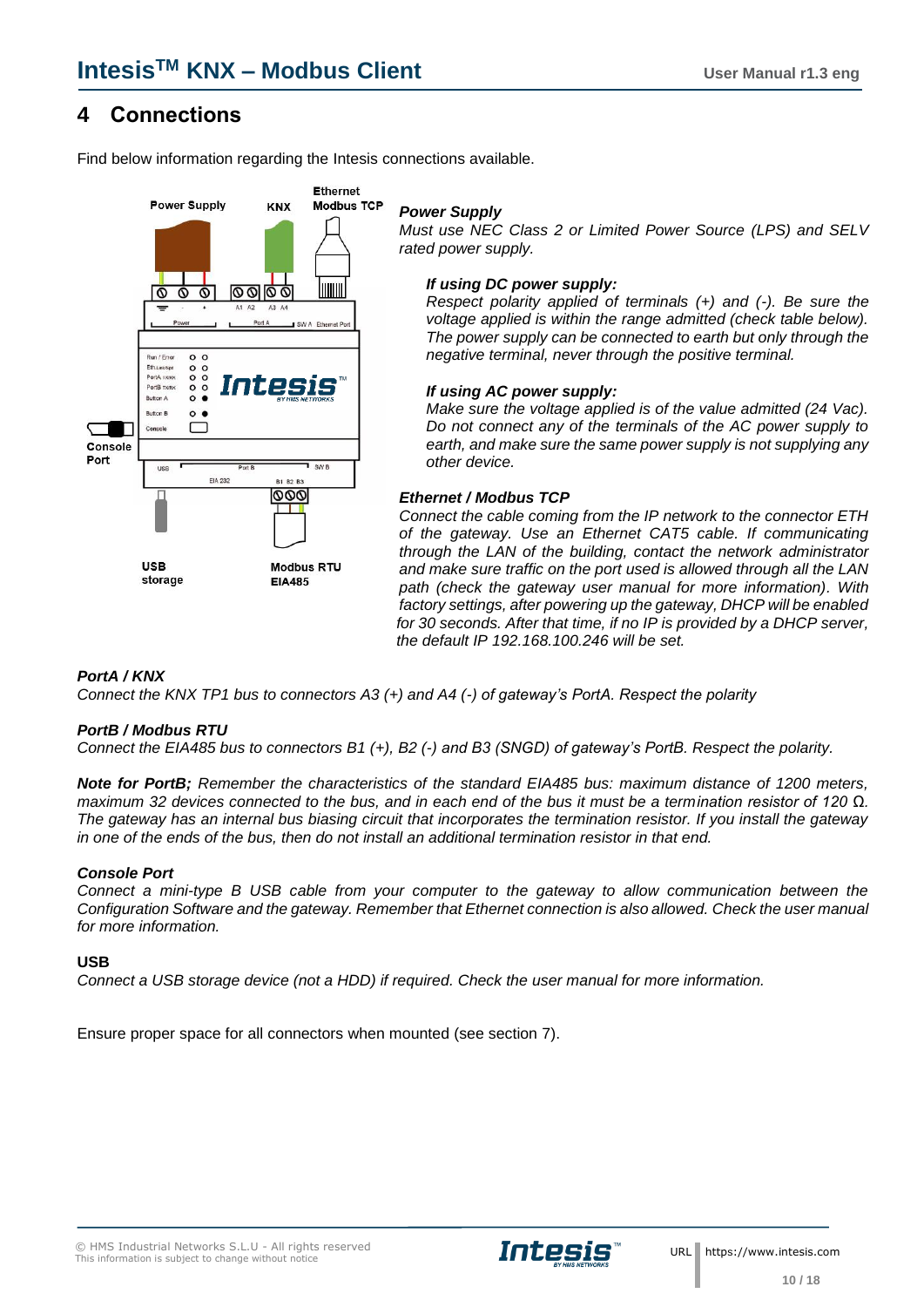### <span id="page-10-0"></span>*Powering the device*

A power supply working with any of the voltage range allowed is needed (check section [6\)](#page-16-0). Once connected the RUN led (Figure above) will turn on.

**WARNING!** In order to avoid earth loops that can damage the gateway and/or any other equipment connected to it, we strongly recommend:

- The use of DC power supplies, floating or with the negative terminal connected to earth. **Never use a DC power supply with the positive terminal connected to earth**.
- The use of AC power supplies only if they are floating and not powering any other device.

### <span id="page-10-1"></span>*Connection to KNX*

Connect the communication cable coming from the KNXnetwork hub or switch to the ETH port (Figure above) of Intesis.

In case there is no response from the KNX installation or KNX devices to the frames sent by Intesis, check that they are operative and reachable from the network connection used by Intesis.

Check as well if there is a line coupler that it is not filtering the telegrams from/to the Intesis.

#### <span id="page-10-2"></span>4.3 *Connection to Modbus*

### <span id="page-10-3"></span>**4.3.1 Modbus TCP**

Connect the communication cable coming from the KNX TP-1 network to the KNX port of Intesis. The cable to be used shall be a straight Ethernet UTP/FTP CAT5 cable.

#### <span id="page-10-4"></span>**4.3.2 Modbus RTU**

Connect the communication cable coming from the Modbus network to the port marked as Modbus of Intesis. Connect the EIA485 bus to connectors B1 (+), B2 (-) and B3 (SNGD) of gateway's PortB. Respect the polarity.

Remember the characteristics of the standard EIA485 bus: maximum distance of 1200 meters, maximum 32 devices connected to the bus, and in each end of the bus it must be a termination resistor of 120 Ω. The gateway has an internal bus biasing circuit that incorporates the termination resistor. If you install the gateway in one of the ends of the bus, then do not install an additional termination resistor in that end.

### <span id="page-10-5"></span>*Connection to the configuration tool*

This action allows the user to have access to configuration and monitoring of the device (more information can be found in the configuration tool User Manual). Two methods to connect to the PC can be used:

- **Ethernet:** Using the Ethernet port of Intesis.
- **USB:** Using the console port of Intesis, connect a USB cable from the console port to the PC.

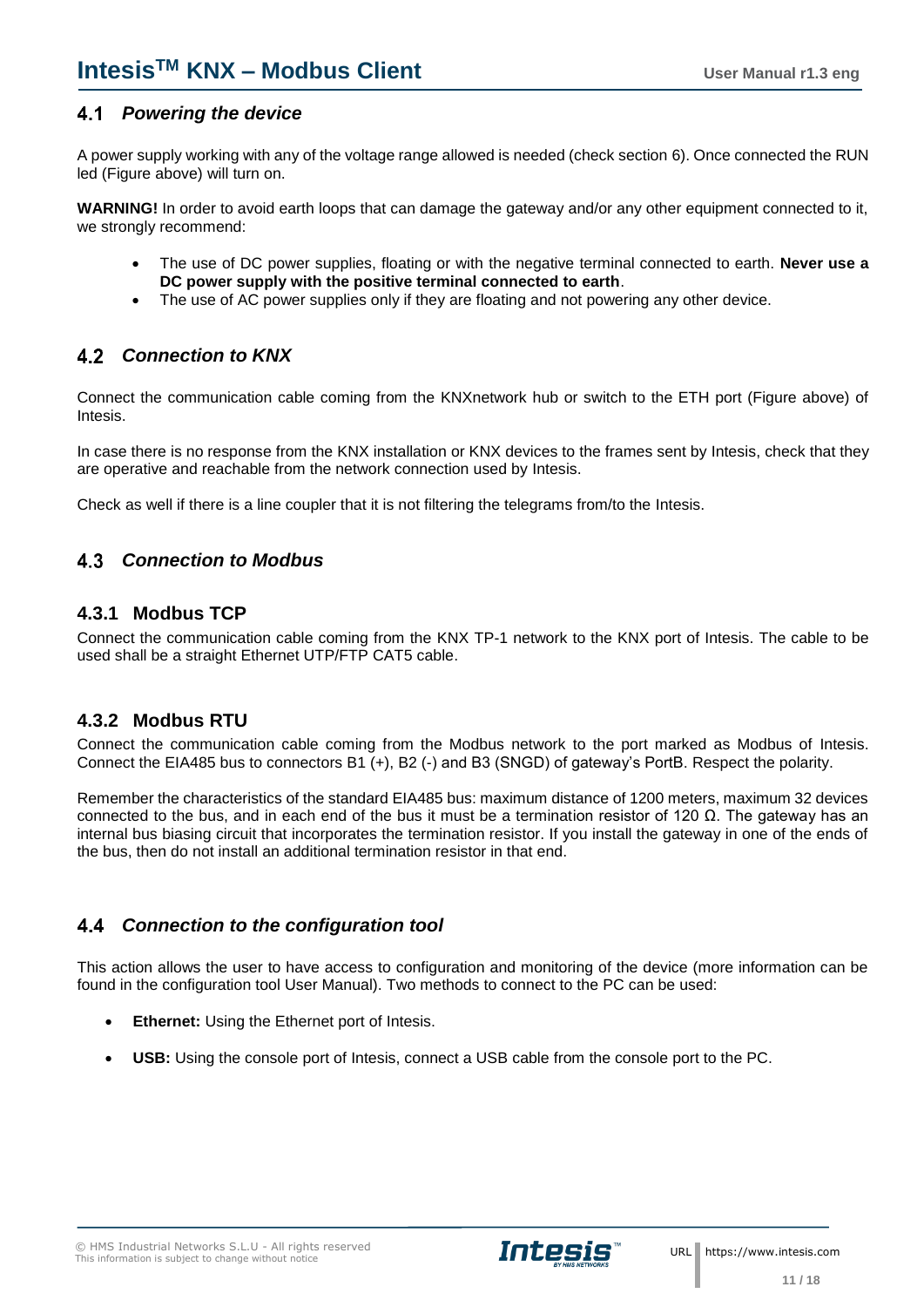### <span id="page-11-0"></span>**5 Set-up process and troubleshooting**

#### <span id="page-11-1"></span>*Pre-requisites*  $5.1$

It is necessary to have a KNX installation, device or interface operative and well connected to the corresponding KNX port of Intesis and a Modbus RTU slave or Modbus TCP client connected to their corresponding ports as well.

Connectors, connection cables, PC to use the configuration tool and other auxiliary material, if needed, are not supplied by HMS Industrial Networks S.L.U for this standard integration.

Items supplied by HMS Networks for this integration are:

- Intesis gateway.
- Link to download the configuration tool.
- Product documentation.

### <span id="page-11-2"></span>*Intesis MAPS. Configuration & monitoring tool for Intesis KNX series*

#### <span id="page-11-3"></span>**5.2.1 Introduction**

Intesis MAPS is a Windows® compatible software developed specifically to monitor and configure Intesis KNX series.

The installation procedure and main functions are explained in the *Intesis MAPS User Manual*. This document can be downloaded from the link indicated in the installation sheet supplied with the Intesis device or in the product website at [www.intesis.com](http://www.intesis.com/)

In this section, only the specific case of Modbus to KNX systems will be covered.

Please check the Intesis MAPS user manual for specific information about the different parameters and how to configure them.

#### <span id="page-11-4"></span>**5.2.2 Connection**

To configure the Intesis connection parameters press on the *Connection* button in the *menu bar*.

|                           |                                             |                                | new_project.ibmaps - IntesisBox MAPS |                                     | $1 - 1$ $\times$ |
|---------------------------|---------------------------------------------|--------------------------------|--------------------------------------|-------------------------------------|------------------|
| Home Project Tools Help   |                                             |                                |                                      |                                     |                  |
| Ō.                        | ىك                                          | ≣                              | 图                                    | -M-                                 | IntesisBox®      |
| Connection                | Configuration                               | Signals                        | Receive / Send                       | Diagnostic                          |                  |
| <b>Connection Mode</b>    |                                             |                                |                                      |                                     |                  |
| <b>Connection Mode</b>    | $\circ$ IP<br>◯ USB Port                    |                                |                                      |                                     |                  |
| <b>Discovered Devices</b> | UTY-VBGX                                    | <b>Description</b>             | Value                                |                                     |                  |
|                           | <b>IBOX-BAC-KNX</b><br><b>IBOX-BAC-MBUS</b> | <b>Gateway Name</b>            |                                      | <b>IBOX-BAC-KNX</b>                 |                  |
|                           |                                             | <b>Serial Number</b>           |                                      | 000K0000 / 00060161110011           |                  |
|                           |                                             | <b>Application Name</b>        |                                      | <b>IBOX-BAC-KNX</b>                 |                  |
|                           |                                             | License                        | 3000                                 |                                     |                  |
|                           |                                             | <b>License comments</b>        |                                      | Max GA=3000 / Max Associations=6000 |                  |
|                           |                                             | Version                        | 0.0.0.5                              |                                     |                  |
|                           |                                             | <b>Last Configuration Date</b> |                                      | 08/05/2017 10:59:34                 |                  |
|                           |                                             | <b>MAC Address</b>             |                                      | CC:3F:1D:00:00:0F                   |                  |
|                           |                                             | <b>IP Address</b>              |                                      | 192.168.100.233                     |                  |
|                           |                                             | <b>Net Mask</b>                | 255.255.255.0                        |                                     |                  |
|                           |                                             | Gateway                        | 0.0.0.0                              |                                     |                  |
|                           |                                             | <b>DHCP</b>                    | OFF                                  |                                     |                  |
|                           |                                             | <b>Date Time</b>               |                                      | 10/05/2017 01:25:55                 |                  |
|                           | Refresh                                     | Gateway Time Up                |                                      | 0001d 00:11:03                      |                  |
| <b>Selected Device</b>    | 192.168.100.233                             |                                | *****<br>Pwd:                        | <b>Disconnect</b><br><b>Connect</b> |                  |
|                           |                                             |                                |                                      |                                     |                  |
|                           |                                             |                                |                                      |                                     |                  |

**Figure 5.1** MAPS connection

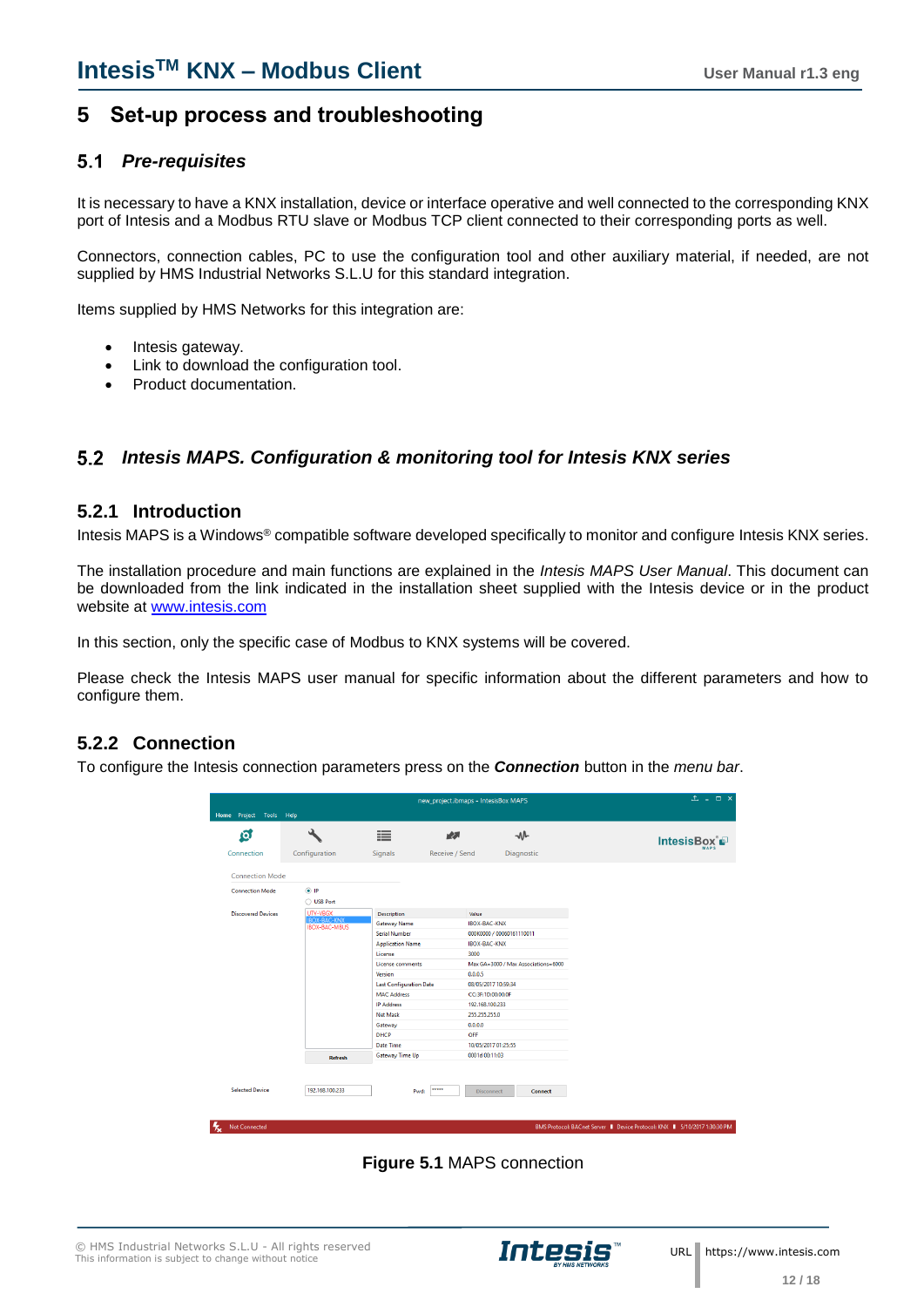$\mathbf{I}$ 

BMS Protocol: KNX | Device Protocol: ModBus Master | 5/25/2017 6:35:06 PM

#### <span id="page-12-0"></span>**5.2.3 Configuration tab**

Select the *Configuration* tab to configure the connection parameters. Three subsets of information are shown in this window: General (Gateway general parameters), KNX (KNX interface configuration) and Modbus Client (Modbus interface parameters).

| Home Project Tools Help |                              |                                            | new_project.ibmaps - IntesisBox MAPS |            | 工 I X       |
|-------------------------|------------------------------|--------------------------------------------|--------------------------------------|------------|-------------|
| ত্ৰ                     | ىد                           | 這                                          | 欧                                    | $-M$       | IntesisBox® |
| Connection              | Configuration                | Signals                                    | Receive / Send                       | Diagnostic |             |
| <b>General</b>          | <b>General Configuration</b> |                                            |                                      |            |             |
| <b>KNX</b>              | Gateway Name                 | <b>IBOX-KNX-MBM</b>                        |                                      |            |             |
|                         | <b>Project Description</b>   | IntesisBox KNX to ModBus Master<br>Gateway |                                      |            |             |
| <b>ModBus Master</b>    |                              |                                            |                                      |            |             |
|                         | Connection                   |                                            |                                      |            |             |
|                         |                              | Enable DHCP                                |                                      |            |             |
|                         | $\mathsf{IP}$                | 192.168.100.246                            |                                      |            |             |
|                         | <b>Net Mask</b>              | 255.255.255.0                              |                                      |            |             |
|                         | Gateway                      |                                            |                                      |            |             |
|                         | Password                     |                                            |                                      |            |             |
|                         | Conversions                  |                                            |                                      |            |             |
|                         | <b>Edit Conversions</b>      | Edit                                       |                                      |            |             |

**K** Not Connected

**Figure 5.2** Intesis MAPS configuration tab

### <span id="page-12-1"></span>**5.2.4 Signals**

All available objects, Object Instances, its corresponding Modbus register and other main parmaters are listed in the signals tab. More information on each parameter and how to configure it can be found in the Intesis MAPS user manual.

|      | $1 - 1$ $x$<br>new_project.ibmaps * - IntesisBox MAPS<br>Help |                             |                |                            |                              |                        |       |            |                |          |                         |                     |                          |                            |        |                  |                          |         |                    |                       |
|------|---------------------------------------------------------------|-----------------------------|----------------|----------------------------|------------------------------|------------------------|-------|------------|----------------|----------|-------------------------|---------------------|--------------------------|----------------------------|--------|------------------|--------------------------|---------|--------------------|-----------------------|
| Home |                                                               | Project<br>୍ର<br>Connection | Tools          | Configuration *            | ⋿<br><b>Signals</b>          | 欧<br>Receive / Send    |       | Diagnostic | -₩             |          |                         |                     |                          |                            |        |                  |                          |         |                    | IntesisBox ๊ <b>⊕</b> |
|      |                                                               |                             |                |                            | <b>KNX</b>                   |                        |       |            |                |          |                         |                     |                          | ModBus Master              |        |                  |                          |         |                    |                       |
|      | $\frac{1}{2}$                                                 |                             | Active Data Ty | <b>Description</b>         | <b>DPT</b>                   | Sendina<br>Listening U | T     | Ri W       | R              | Priority | $\frac{1}{2}$           | Device              | <b>Read Func</b>         | <b>Write Func</b>          | # Bits | Format           | <b>ByteOrder</b>         | Address | Bit                | Conversions           |
|      |                                                               | 冈                           | $\Omega$       | Comm Error De 1.005: alarm |                              | 0/0/100                |       |            |                | R 3: Low |                         | RTU_Device 0        |                          |                            |        | 99: Error comm   |                          |         |                    |                       |
|      |                                                               | ☑                           | $\Omega$       | Comm Error De 1.005: alarm |                              | 0/0/101                |       |            |                | R 3: Low | $\overline{c}$          | RTU_Device 1        |                          |                            |        | 99: Error comm - |                          |         | $\sim$             | ٠.                    |
|      |                                                               | ☑                           | $\circ$        | Comm Error De 1.005: alarm |                              | 0/0/102                | T     |            |                | R 3: Low | $\overline{\mathbf{3}}$ | <b>RTU Device 2</b> | $\sim$                   | ٠                          |        | 99: Error comm - |                          |         | . .                |                       |
|      |                                                               | ☑                           | $\Omega$       | On_Off_R                   | 1.001: switch                | 0/0/1                  |       |            |                | R 3: Low | $\overline{A}$          | <b>RTU_Device 0</b> | 1: Read digital outputs  | ×.                         |        | <b>A</b>         | ×                        |         | . .                |                       |
|      |                                                               | ☑                           | $\mathbf{0}$   | On_Off_W                   | 1.001: switch                | 0/0/2                  | U     |            | W              | 3: Low   | -5                      | <b>RTU_Device 0</b> |                          | 5: Write 1 digital output  |        | $\sim$           | $\overline{\phantom{a}}$ |         | . .                |                       |
|      |                                                               | ☑                           | $\Omega$       | On_Off_RW                  | 1.001: switch                | 0/0/3                  | $U$ T |            | $W - R$        | 3: Low   | -6                      | <b>RTU Device 0</b> | 1: Read digital outputs  | 5: Write 1 digital output  |        |                  | $\sim$                   |         | . .                |                       |
|      |                                                               | ☑                           | 8              | Temp_R                     | 9.001: temperature (C)       | 0/0/4                  |       |            |                | R 3: Low |                         | <b>RTU_Device 1</b> | 3: Read analog registers | $\sim$                     | 16     | 0: Unsigned      | 0: Big En 0              |         | . .                |                       |
|      |                                                               | ☑                           | -8             | Temp_W                     | 9.001: temperature (C)       | 0/0/5                  | U     |            | W              | 3: Low   | -8                      | <b>RTU Device 1</b> | <b>.</b>                 | 6: Write 1 analog register | 16     | 0: Unsigned      | 0: Big En 1              |         | and the            |                       |
|      |                                                               | ☑                           | 8              | Temp_RW                    | 9.001: temperature (C)       | 0/0/6                  | $U$ T |            | $W$ R          | 3: Low   | ۰                       | <b>RTU_Device 1</b> | 3: Read analog registers | 6: Write 1 analog register | 16     | 0: Unsigned      | 0: Big En 2              |         | <b>State State</b> |                       |
|      | 10 <sup>10</sup>                                              | ☑                           |                | Counter <sub>R</sub>       | 5.010: counter pulses (0255) | 0/0/7                  |       |            |                | R 3: Low | 10                      | <b>RTU_Device 2</b> | 3: Read analog registers | ٠                          | 32     | 0: Unsigned      | 0: Big En 0              |         | . .                |                       |
|      | $11 -$                                                        | ☑                           |                | Counter W                  | 5.010: counter pulses (0255) | 0/0/8                  | U     |            | w              | 3: Low   | 11                      | <b>RTU Device 2</b> | $\sim$                   | 16: Write multiple analo   | -32    | 0: Unsigned      | 0: Big En 2              |         | and the            |                       |
|      | 12 <sup>°</sup>                                               | ☑                           |                | Counter_RW                 | 5.010: counter pulses (0255) | 0/0/9                  | $U$ T |            | W <sub>R</sub> | 3: Low   | 12                      | <b>RTU_Device 2</b> | 3: Read analog registers | 16: Write multiple analo   | -32    | 0: Unsigned      | 0: Big En 4              |         | . .                |                       |

| Active signals: 12/  |  |
|----------------------|--|
| <b>Not Connected</b> |  |

Edit Columns Import Export  $\begin{vmatrix} A & 1 & 1 \end{vmatrix}$  + (N)  $\begin{vmatrix} 1 & \frac{1}{2} \end{vmatrix}$  - Check table

.<br>BMS Protocol: KNX ■ Device Protocol: ModBus Master ■ 5/25/2017 6:37:12 PM

**Figure 5.3** Intesis MAPS Signals tab



 **13 / 18**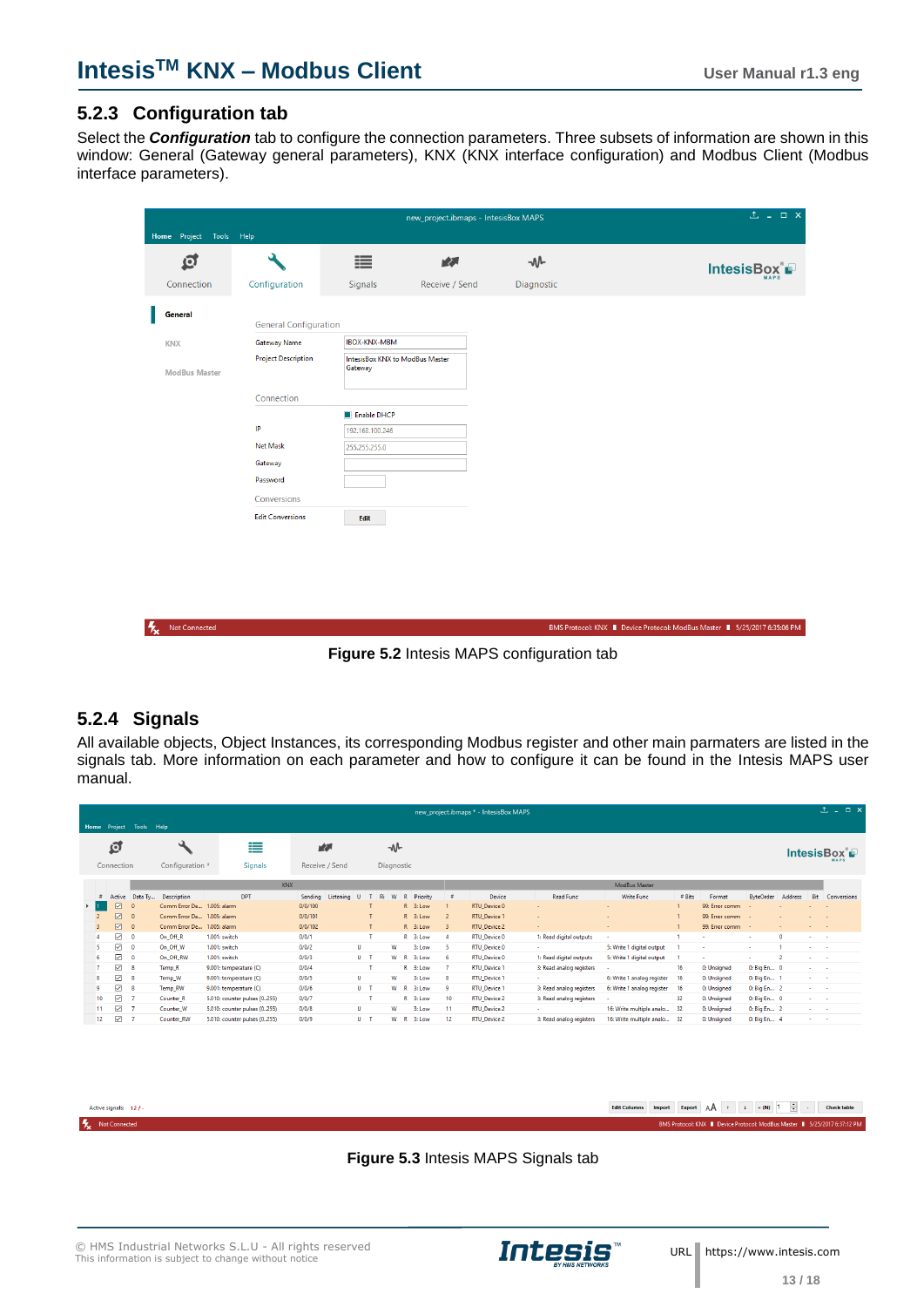#### <span id="page-13-0"></span>**5.2.5 Sending the configuration to Intesis**

When the configuration is finished, follow the next steps.

1.- Click on *Save* button to save the project to the project folder on your hard disk (more information in Intesis MAPS User Manual).

2.- You will be prompted to generate the configuration file to be sent to the gateway.

a.- If *Yes* is selected, the file containing the configuration for the gateway will be generated and saved also into the project folder.

b.- If *NO* is selected, remember that the binary file with the project needs to be generated before the Intesis starts to work as expected.

3.- Press the *Send File* button to send the binary file to the Intesis device. The process of file transmission can be monitored in the Intesis Communication Console window. Intesis will reboot automatically once the new configuration is loaded.

|                          |                                               |                                                                                                                                      | new_project.ibmaps - IntesisBox MAPS |                   | $  \times$<br><b>f</b> |
|--------------------------|-----------------------------------------------|--------------------------------------------------------------------------------------------------------------------------------------|--------------------------------------|-------------------|------------------------|
| Project<br>Home<br>Tools | Help                                          |                                                                                                                                      |                                      |                   |                        |
| ω                        |                                               | ≔                                                                                                                                    | rΣ.                                  | ⊸∿∿               | IntesisBox®            |
| Connection               | Configuration                                 | <b>Signals</b>                                                                                                                       | Receive / Send                       | <b>Diagnostic</b> |                        |
| Send                     | Send Configuration                            |                                                                                                                                      |                                      |                   |                        |
| <b>Receive</b>           | your Gateway.<br>connected before proceeding. | Send the current configuration project on the Configuration Tool to<br>Please, check that the configuration tool and the Gateway are |                                      |                   |                        |
|                          |                                               |                                                                                                                                      | Send                                 |                   |                        |

**Figure 5.4** Intesis MAPS Receive/Send tab

**After any configuration change, do not forget to send the configuration file to the Intesis using button Send File.**

### <span id="page-13-1"></span>**5.2.6 Diagnostic**

To help integrators in the commissioning tasks and troubleshooting, the Configuration Tool offers some specific tools and viewers.

In order to start using the diagnostic tools, connection with the Gateway is required.

The Diagnostic section is composed by two main parts: Tools and Viewers.

• **Tools**

Use the tools section to check the current hardware status of the box, log communications into compressed files to be sent to the support, change the Diagnostic panels' view or send commands to the gateway.

• **Viewers**

In order to check the current status, viewer for the Internal and External protocols are available. It is also available a generic Console viewer for general information about communications and the gateway status and finally a Signals Viewer to simulate the BMS behavior or to check the current values in the system.

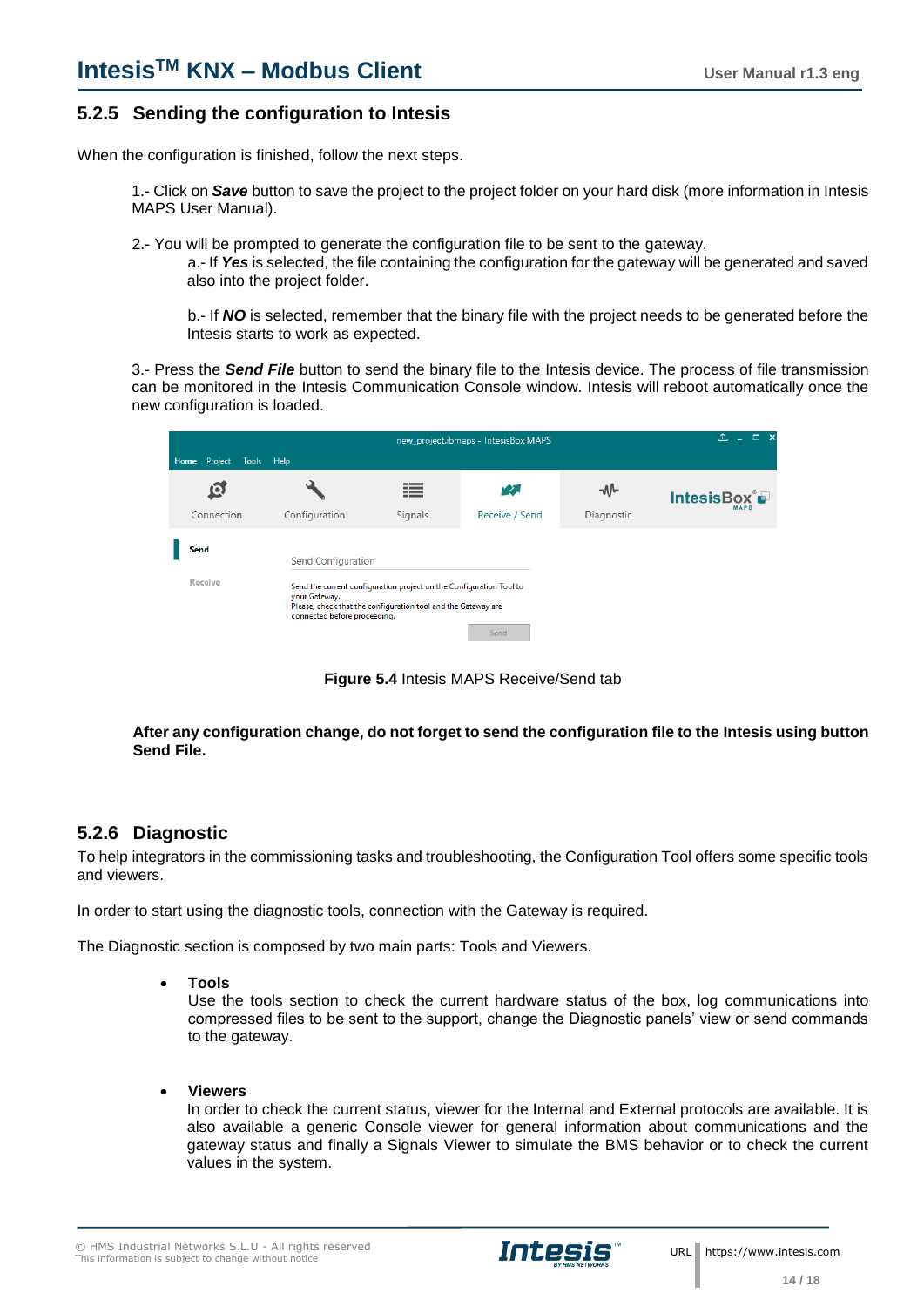## **IntesisTM KNX – Modbus Client User Manual r1.3 eng**

| Home Project Tools Help |                              |         |                              |            |         | new_project.ibmaps * - IntesisBox MAPS |         |           |              |   |                     |                                                                           | $1 - 1$ $\times$ |
|-------------------------|------------------------------|---------|------------------------------|------------|---------|----------------------------------------|---------|-----------|--------------|---|---------------------|---------------------------------------------------------------------------|------------------|
| ₫                       |                              | 丰       | 欧                            | M          |         |                                        |         |           |              |   |                     | IntesisBox P                                                              | MAPS             |
| Connection              | Configuration <sup>*</sup>   | Signals | Receive / Send               | Diagnostic |         |                                        |         |           |              |   |                     |                                                                           |                  |
| $\Box$<br>Too           | Console                      |         | <b>KNX Viewer</b><br>$\cdot$ |            | $\cdot$ | <b>Signals Viewer</b>                  |         |           |              |   |                     |                                                                           |                  |
| $\Box$                  | Clear   Enabled   AutoScroll |         | Clear   Enabled   AutoScroll |            |         | Clear Values                           |         |           |              |   |                     |                                                                           |                  |
|                         |                              |         |                              |            |         | $#$ DPT                                | Sending | Listening |              |   | U T R W R Device    | Read Func                                                                 | Write Func       |
|                         |                              |         |                              |            |         | 1.005: alarm                           | 0/0/100 |           | т            |   | R RTU Device 0      | ÷                                                                         |                  |
|                         |                              |         |                              |            |         | 2 1.005: alarm                         | 0/0/101 |           |              |   | R RTU_Device 1      | ÷                                                                         |                  |
|                         |                              |         |                              |            |         | 1.005: alarm<br>3 <sup>7</sup>         | 0/0/102 |           | T            |   | R RTU_Device 2      | $\sim$                                                                    | $\sim$           |
|                         |                              |         |                              |            |         | 1.001: switch<br>$\overline{4}$        | 0/0/1   |           | $\mathbf{T}$ |   | R RTU_Device 0      | 1: Read digital outputs                                                   |                  |
|                         |                              |         |                              |            |         | 1.001: switch<br>5                     | 0/0/2   | U         |              | W | <b>RTU Device 0</b> | ×.                                                                        | 5: Write 1 di    |
|                         |                              |         |                              |            |         | 6 1.001: switch                        | 0/0/3   | $U$ T     |              |   | W R RTU Device 0    | 1: Read digital outputs                                                   | 5: Write 1 di    |
|                         |                              |         |                              |            |         | 9.001: temperature (C)                 | 0/0/4   |           | $\mathbf{T}$ |   | R RTU Device 1      | 3: Read analog registers                                                  |                  |
|                         |                              |         |                              |            |         | 9.001: temperature (C)<br>8            | 0/0/5   | U.        |              | w | <b>RTU_Device 1</b> | ×.                                                                        | 6: Write 1 an    |
|                         |                              |         | ModBus Master Viewer         |            |         | 9.001: temperature (C)<br>- 9          | 0/0/6   | $U$ T     |              |   | W R RTU Device 1    | 3: Read analog registers                                                  | 6: Write 1 an    |
|                         |                              |         | Clear   Enabled   AutoScroll |            |         | 10 5.010: counter pulses (0255)        | 0/0/7   |           | $\mathbf{T}$ |   | R RTU_Device 2      | 3: Read analog registers                                                  |                  |
|                         |                              |         |                              |            |         | 11 5.010: counter pulses (0255)        | 0/0/8   | U.        |              | w | <b>RTU_Device 2</b> | ÷.                                                                        | 16: Write mu     |
|                         |                              |         |                              |            |         |                                        | 0/0/9   | $U$ T     |              |   | W R RTU_Device 2    | 3: Read analog registers                                                  | 16: Write mu     |
|                         |                              |         |                              |            |         | 12 5.010: counter pulses (0255)        |         |           |              |   |                     |                                                                           |                  |
|                         | $\vee$ Send                  |         |                              |            |         |                                        |         |           |              |   |                     |                                                                           |                  |
|                         |                              |         |                              |            |         | $\left\langle \cdot \right\rangle$     |         |           |              |   |                     |                                                                           |                  |
| Not Connected           |                              |         |                              |            |         |                                        |         |           |              |   |                     | BMS Protocol: KNX   Device Protocol: ModBus Master   5/25/2017 6:36:47 PM |                  |



More information about the Diagnostic section can be found in the Configuraion Tool manual.

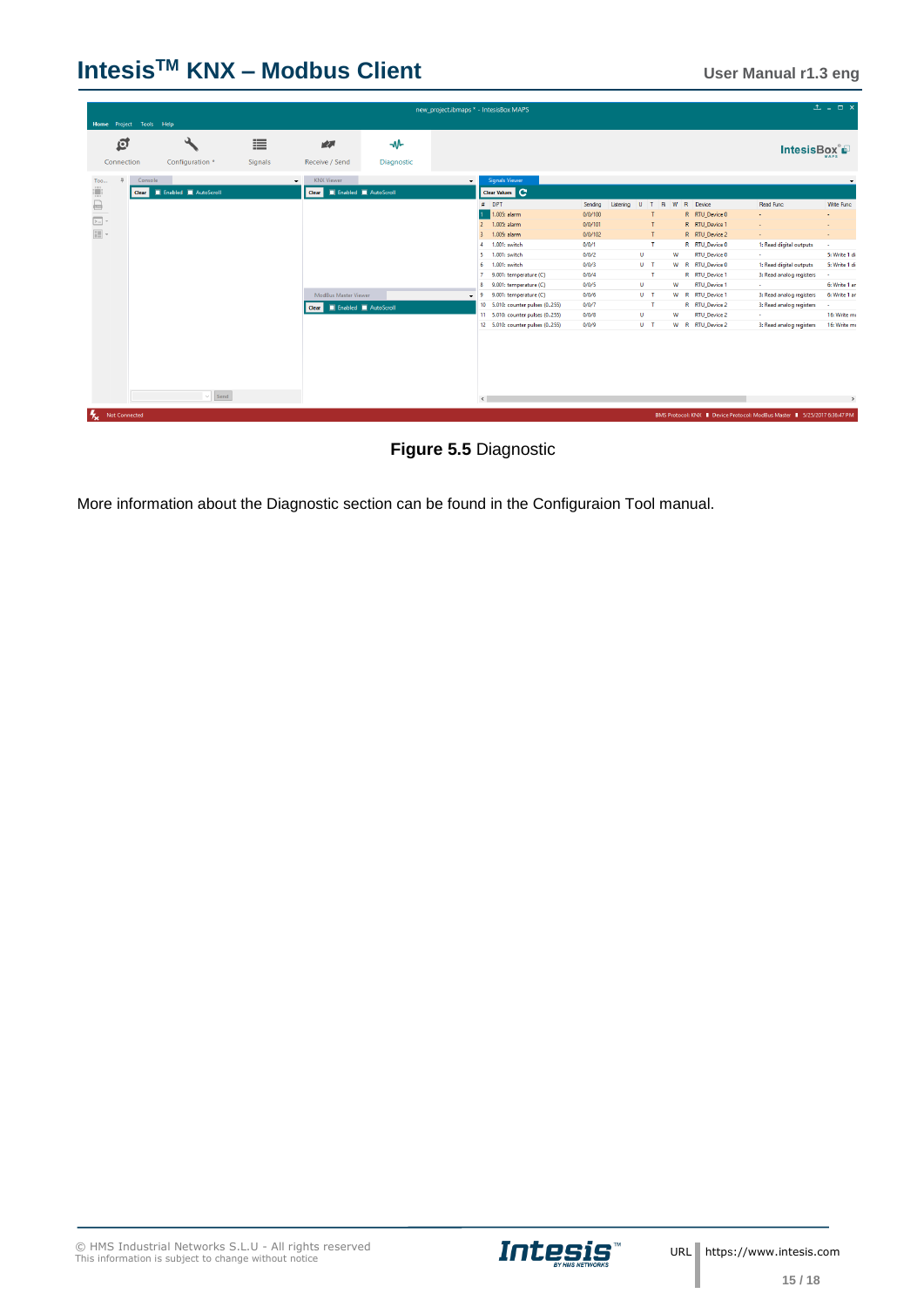### <span id="page-15-0"></span>*Set-up procedure*

- 1. Install Intesis MAPS on your laptop, use the setup program supplied for this and follow the instructions given by the Installation wizard.
- 2. Install Intesis in the desired installation site. Installation can be on DIN rail or on a stable not vibrating surface (DIN rail mounted inside a metallic industrial cabinet connected to ground is recommended).
- 3. Connect the KNX communication cable coming from the KNX network to the port marked as Port A on Intesis (More details in section [4\)](#page-9-0).
- 4. If using, Modbus RTU, connect the communication cable coming from the EIA485 port of the Modbus RTU installation to the port marked as Port B of Intesis (More details in section [4\)](#page-9-0).

If using, Modbus TCP, connect the communication cable coming from the Ethernet port of the Modbus TCP installation to the port marked as Port B of Intesis (More details in section [4\)](#page-9-0).

5. Power up Intesis. The supply voltage can be 9 to 30 Vdc or just 24 Vac. Take care of the polarity of the supply voltage applied.

**WARNING!** In order to avoid earth loops that can damage Intesis and/or any other equipment connected to it, we strongly recommend:

- The use of DC power supplies, floating or with the negative terminal connected to earth. **Never use a DC power supply with the positive terminal connected to earth**.
- The use of AC power supplies only if they are floating and not powering any other device.
- 6. If you want to connect using IP, connect the Ethernet cable from the laptop PC to the port marked as USB of Intesis (More details in section [4\)](#page-9-0).

If you want to connect using IP, connect the Ethernet cable from the laptop PC to the port marked as USB of Intesis (More details in section [4\)](#page-9-0).

- 7. Open Intesis MAPS, create a new project selecting a copy of the one named **INKNXMBM---0000**.
- 8. Modify the configuration as desired, save it and download the configuration file to Intesis as explained in the Intesis MAPS user manual.
- 9. Visit the Diagnostic section and check that there is communication activity, some TX frames and some other RX frames. This means that the communication with the KNX installation and Modbus Slave devices is OK. In case there is no communication activity between Intesis and the KNX and/or Modbus devices, check that those are operative: check the baud rate, the communication cable used to connect all devices and any other communication parameter.

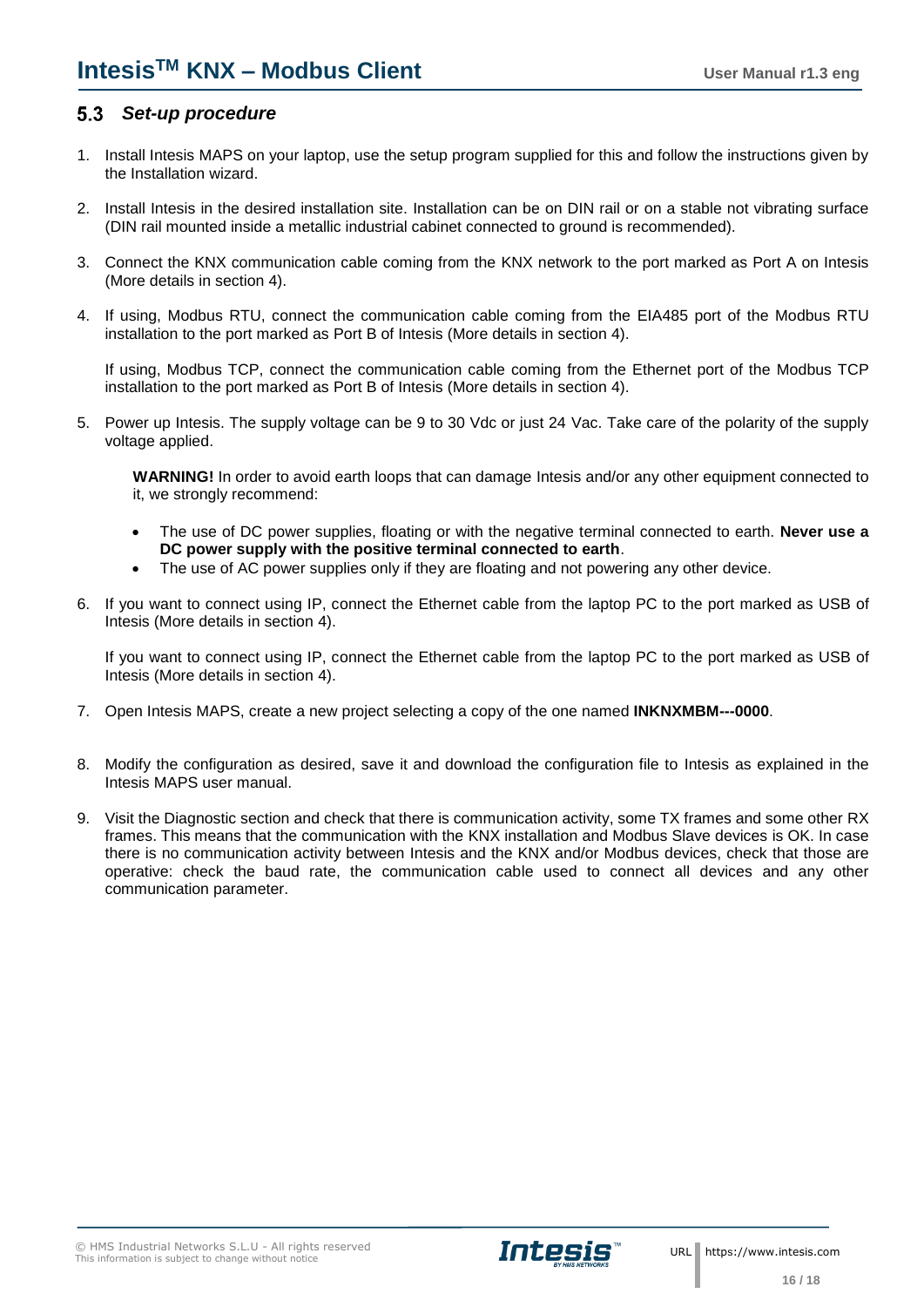## <span id="page-16-0"></span>**6 Electrical & Mechanical Features**



| <b>Enclosure</b>                                                        | Plastic, type PC (UL 94 V-0)<br>Net dimensions (dxwxh): 90x88x56 mm<br>Recommended space for installation (dxwxh): 130x100x100mm<br>Color: Light Grey. RAL 7035                                                                                | <b>Battery</b>                         | Size: Coin 20mm x 3.2mm<br>Capacity: 3V / 225mAh<br>Type: Manganese Dioxide Lithium                                                                    |  |  |  |  |
|-------------------------------------------------------------------------|------------------------------------------------------------------------------------------------------------------------------------------------------------------------------------------------------------------------------------------------|----------------------------------------|--------------------------------------------------------------------------------------------------------------------------------------------------------|--|--|--|--|
| <b>Mounting</b>                                                         | Wall.<br>DIN rail EN60715 TH35.                                                                                                                                                                                                                | <b>Console Port</b>                    | Mini Type-B USB 2.0 compliant<br>1500VDC isolation                                                                                                     |  |  |  |  |
| <b>Terminal Wiring</b><br>(for power supply and<br>low-voltage signals) | Per terminal: solid wires or stranded wires (twisted or with<br>ferrule)<br>1 core: 0.5mm <sup>2</sup> 2.5mm <sup>2</sup><br>2 cores: $0.5$ mm <sup>2</sup> $1.5$ mm <sup>2</sup><br>3 cores: not permitted                                    | <b>USB port</b>                        | Type-A USB 2.0 compliant<br>Only for USB flash storage device<br>(USB pen drive)<br>Power consumption limited to 150mA<br>(HDD connection not allowed) |  |  |  |  |
|                                                                         | 1 x Plug-in screw terminal block (3 poles)<br>9 to 36VDC +/-10%, Max.: 140mA.                                                                                                                                                                  | <b>Push Button</b>                     | Button A: Check the user manual<br>Button B: Check the user manual                                                                                     |  |  |  |  |
| <b>Power</b>                                                            | 24VAC +/-10% 50-60Hz, Max.: 127mA<br>Recommended: 24VDC                                                                                                                                                                                        | <b>Operation</b><br><b>Temperature</b> | 0°C to +60°C                                                                                                                                           |  |  |  |  |
| <b>Ethernet</b>                                                         | 1 x Ethernet 10/100 Mbps RJ45<br>2 x Ethernet LED: port link and activity                                                                                                                                                                      | <b>Operational</b><br><b>Humidity</b>  | 5 to 95%, no condensation                                                                                                                              |  |  |  |  |
|                                                                         | 1 x KNX TP-1 Plug-in screw terminal block orange (2 poles)                                                                                                                                                                                     | <b>Protection</b>                      | IP20 (IEC60529)                                                                                                                                        |  |  |  |  |
| Port A                                                                  | 2500VDC isolation from other ports<br>KNX power consumption: 5mA<br>Voltage rating: 29VDC<br>1 x Plug-in screw terminal block green (2 poles)<br>Reserved for future use                                                                       | <b>LED</b><br><b>Indicators</b>        | 10 x Onboard LED indicators<br>2 x Run (Power)/Error<br>2 x Ethernet Link/Speed<br>2 x Port A TX/RX                                                    |  |  |  |  |
| <b>Switch A</b><br>(SWA)                                                | 1 x DIP-Switch for PORT A configuration:<br>Reserved for future use                                                                                                                                                                            |                                        | 2 x Port B TX/RX<br>1 x Button A indicator                                                                                                             |  |  |  |  |
| <b>PORT B</b>                                                           | 1 x Serial EIA232 (SUB-D9 male connector)<br>Reserved for future use<br>1 x Serial EIA485 Plug-in screw terminal block (3 poles)<br>A, B, SGND (Reference ground or shield)<br>1500VDC isolation from other ports<br>(except PORT B: EIA232)   |                                        | 1 x Button B indicator                                                                                                                                 |  |  |  |  |
| <b>Switch B</b><br>(SWB)                                                | 1 x DIP-Switch for serial EIA485 configuration:<br>Position 1:<br><b>ON:</b> 120 $\Omega$ termination active<br>Off: 120 $\Omega$ termination inactive<br>Position 2-3:<br><b>ON:</b> Polarization active<br><b>Off: Polarization inactive</b> | $100$ mm $(h)$                         |                                                                                                                                                        |  |  |  |  |



100 mm (w) 130 mm (d)